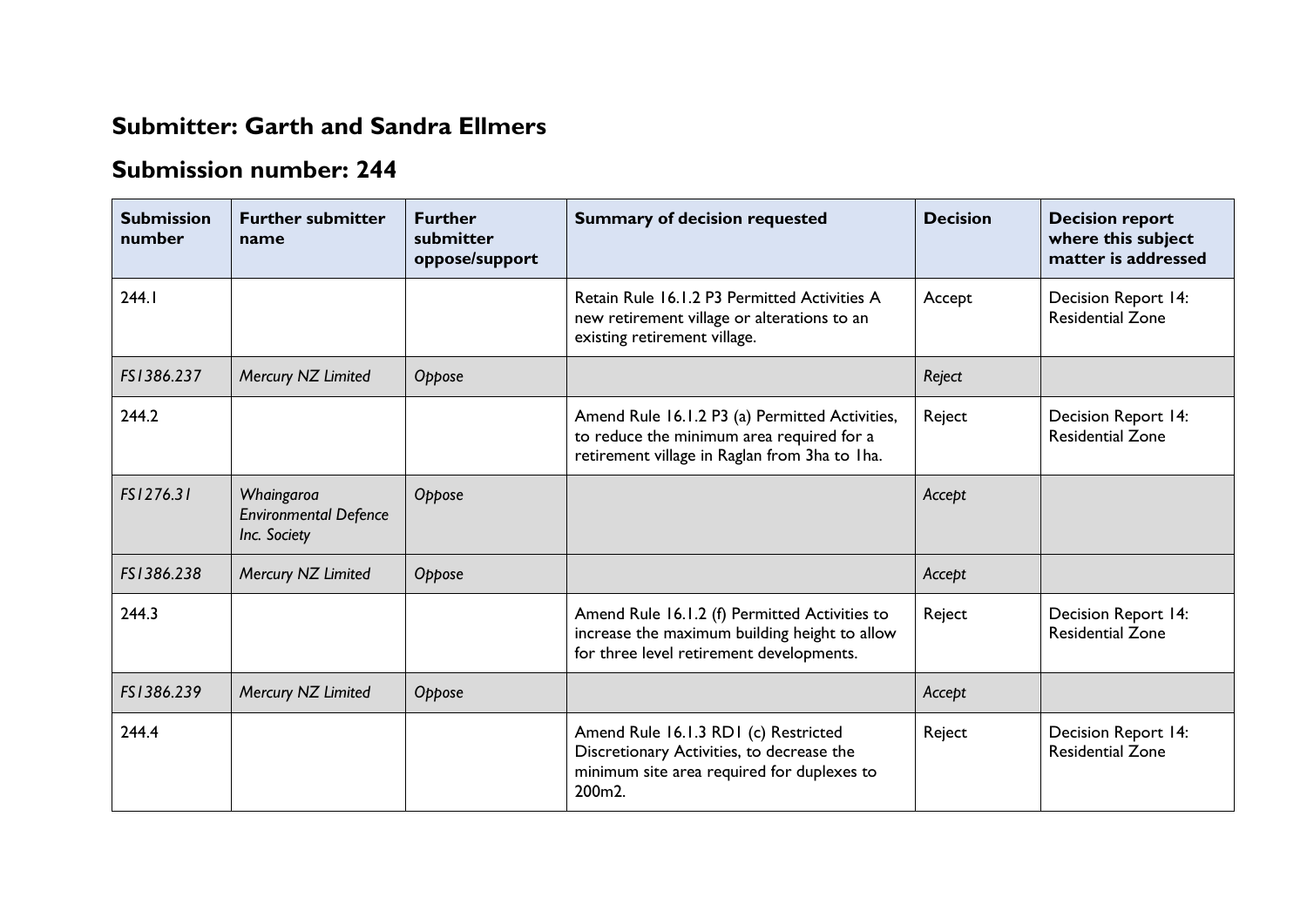| <b>Submission</b><br>number | <b>Further submitter</b><br>name          | <b>Further</b><br>submitter<br>oppose/support | <b>Summary of decision requested</b>                                                                                                                    | <b>Decision</b> | <b>Decision report</b><br>where this subject<br>matter is addressed |
|-----------------------------|-------------------------------------------|-----------------------------------------------|---------------------------------------------------------------------------------------------------------------------------------------------------------|-----------------|---------------------------------------------------------------------|
| FS1017.6                    | Gulab Bilimoria                           | Support                                       |                                                                                                                                                         | Reject          |                                                                     |
| FS1017.9                    | Gulab Bilimoria                           | Support                                       |                                                                                                                                                         | Reject          |                                                                     |
| FS1187.5                    | <b>Greig Developments No</b><br>2 Limited | Support                                       |                                                                                                                                                         | Reject          |                                                                     |
| FS1129.23                   | <b>Auckland Council</b>                   | Support                                       |                                                                                                                                                         | Reject          |                                                                     |
| FS1386.240                  | Mercury NZ Limited                        | Oppose                                        |                                                                                                                                                         | Accept          |                                                                     |
| 244.5                       |                                           |                                               | Amend Rule 16.1.3 RD1 (e) Restricted<br>Discretionary Activities, to increase the<br>maximum site coverage to 60%.                                      | Reject          | Decision Report 14:<br><b>Residential Zone</b>                      |
| FS1187.6                    | <b>Greig Developments No</b><br>2 Limited | Support                                       |                                                                                                                                                         | Reject          |                                                                     |
| FS1386.241                  | Mercury NZ Limited                        | Oppose                                        |                                                                                                                                                         | Accept          |                                                                     |
| 244.6                       |                                           |                                               | Amend Rule 16.1.3 RD1 (h) Restricted<br>Discretionary Activities, to reduce the<br>minimum living court area for studios and I<br>bedroom units to 20m. | Reject          | Decision Report 14:<br><b>Residential Zone</b>                      |
| FS1386.242                  | Mercury NZ Limited                        | Oppose                                        |                                                                                                                                                         | Accept          |                                                                     |
| 244.7                       |                                           |                                               | Amend Rule 16.1.3 RD1 (h) Restricted<br>Discretionary Activities, to reduce the                                                                         | Reject          | Decision Report 14:<br><b>Residential Zone</b>                      |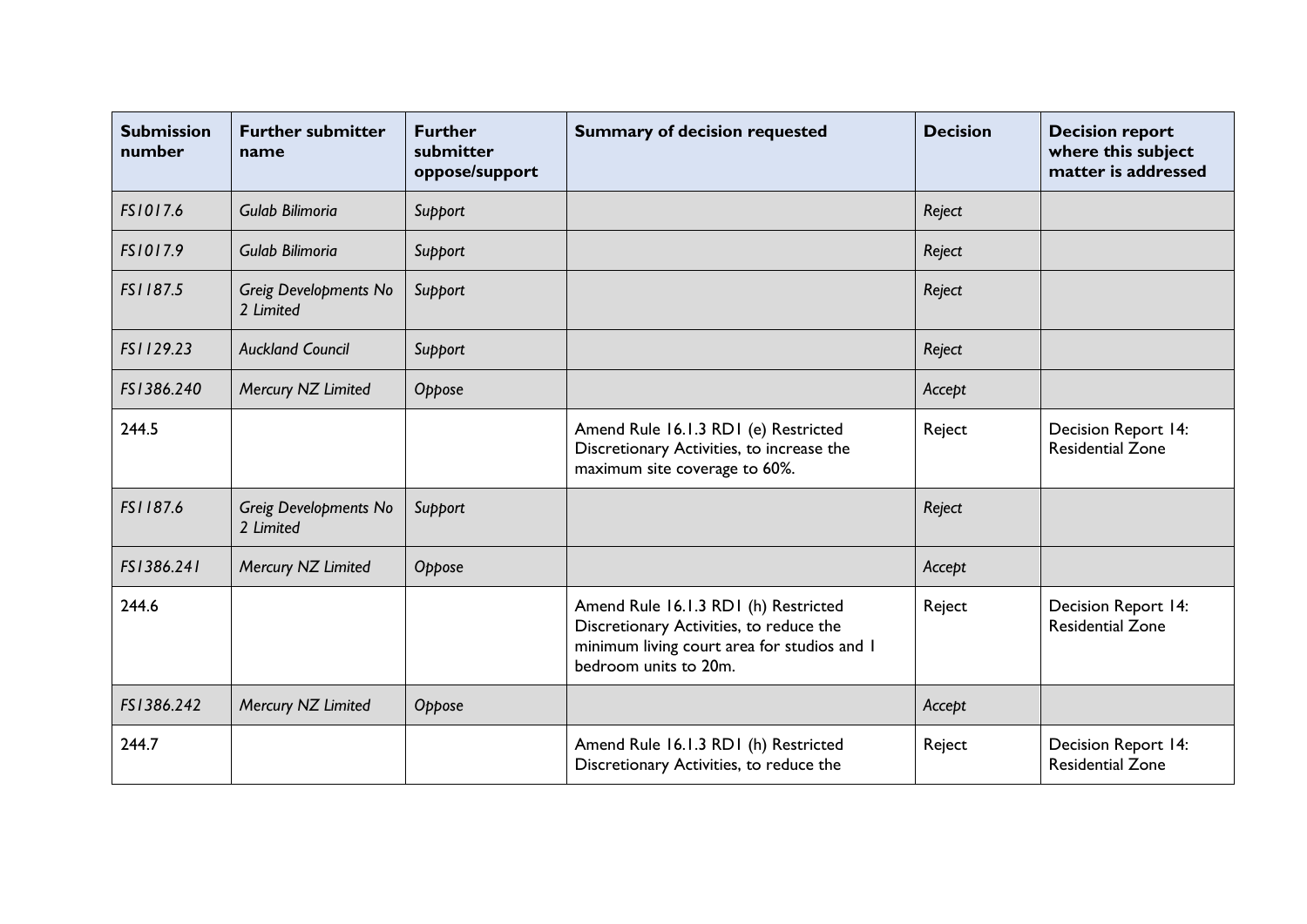| <b>Submission</b><br>number | <b>Further submitter</b><br>name | <b>Further</b><br>submitter<br>oppose/support | <b>Summary of decision requested</b>                                                                                                                                                                                                                                                                                                | <b>Decision</b> | <b>Decision report</b><br>where this subject<br>matter is addressed |
|-----------------------------|----------------------------------|-----------------------------------------------|-------------------------------------------------------------------------------------------------------------------------------------------------------------------------------------------------------------------------------------------------------------------------------------------------------------------------------------|-----------------|---------------------------------------------------------------------|
|                             |                                  |                                               | minimum living court area for 2 bedroom units<br>to 25m2.                                                                                                                                                                                                                                                                           |                 |                                                                     |
| FS1386.243                  | Mercury NZ Limited               | Oppose                                        |                                                                                                                                                                                                                                                                                                                                     | Accept          |                                                                     |
| 244.8                       |                                  |                                               | Amend Rule 16.1.3 RD1 Restricted<br>Discretionary Activities, to reduce first level<br>and second level apartment minimum living<br>court areas to 6m2.                                                                                                                                                                             | Reject          | Decision Report 14:<br><b>Residential Zone</b>                      |
| FS1386.244                  | Mercury NZ Limited               | Oppose                                        |                                                                                                                                                                                                                                                                                                                                     | Accept          |                                                                     |
| 244.9                       |                                  |                                               | Amend Rule 16.3.3.1 P1 Height - Building<br>general, to increase the maximum building<br>height from 7.5m to 8.5m.                                                                                                                                                                                                                  | Accept in part  | Decision Report 14:<br><b>Residential Zone</b>                      |
| 244.10                      |                                  |                                               | Amend 16.4 4(a)(iv)Subdivision - Multi-unit<br>development, to decrease all proposed<br>minimum unit areas for multi-unit<br>Studio and I<br>developments as follows:<br>Bedroom units decrease from 60m2 to<br>50 <sub>m2</sub><br>2 Bedroom units decrease<br>from 80m2 to 70m2<br>3 Bedroom units<br>decrease from 100m2 to 80m2 | Reject          | Decision Report 14:<br><b>Residential Zone</b>                      |
| FS1386.245                  | Mercury NZ Limited               | Oppose                                        |                                                                                                                                                                                                                                                                                                                                     | Accept          |                                                                     |
| 244.11                      |                                  |                                               | Amend Rule 16.4.12 (a)(i) Subdivision - Building<br>Platform, to decrease the circle diameter<br>building platform minimum from 18m to 14m.                                                                                                                                                                                         | Reject          | Decision Report 14:<br><b>Residential Zone</b>                      |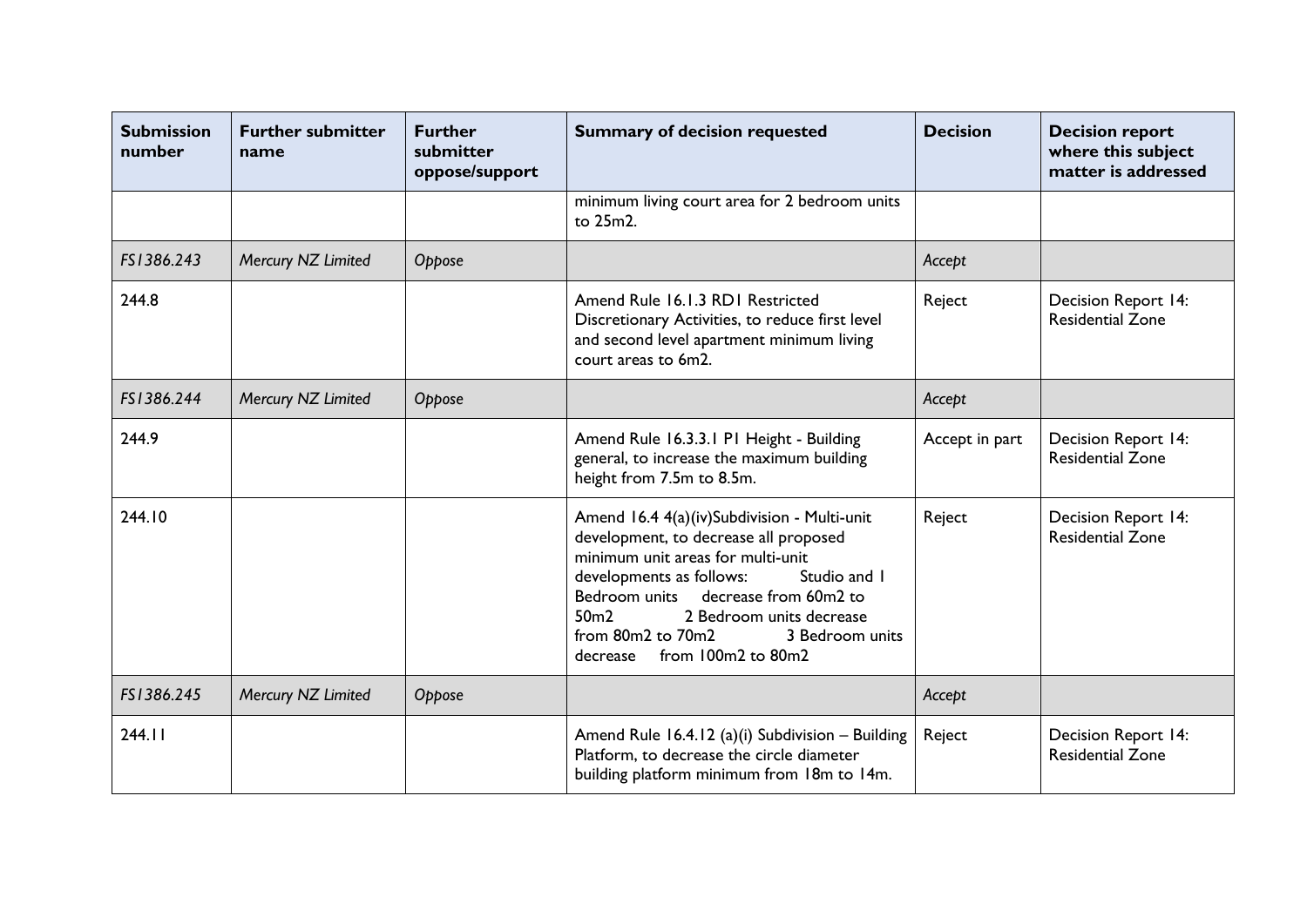| <b>Submission</b><br>number | <b>Further submitter</b><br>name | <b>Further</b><br>submitter<br>oppose/support | <b>Summary of decision requested</b>                                                                                                                                                                                                                                                                                                                                          | <b>Decision</b> | <b>Decision report</b><br>where this subject<br>matter is addressed |
|-----------------------------|----------------------------------|-----------------------------------------------|-------------------------------------------------------------------------------------------------------------------------------------------------------------------------------------------------------------------------------------------------------------------------------------------------------------------------------------------------------------------------------|-----------------|---------------------------------------------------------------------|
| FS1386.246                  | Mercury NZ Limited               | Oppose                                        |                                                                                                                                                                                                                                                                                                                                                                               | Accept          |                                                                     |
| 244.12                      |                                  |                                               | Amend Rule 16.4.12(a) (ii) Subdivision -<br>Building Platform, to decrease the minimum<br>dimension of a rectangle building platform from<br>200m2 to 160m2.                                                                                                                                                                                                                  | Reject          | Decision Report 14:<br><b>Residential Zone</b>                      |
| FS1386.247                  | Mercury NZ Limited               | Oppose                                        |                                                                                                                                                                                                                                                                                                                                                                               | Accept          |                                                                     |
| 244.13                      |                                  |                                               | Amend Rule 16.4.11 (a) Subdivision - Road<br>frontage, to decrease the width of the road<br>boundary from 15m to 14m.                                                                                                                                                                                                                                                         | Reject          | Decision Report 14:<br><b>Residential Zone</b>                      |
| FS1134.62                   | <b>Counties Power Limited</b>    | Oppose                                        |                                                                                                                                                                                                                                                                                                                                                                               | Accept          |                                                                     |
| 244.14                      |                                  |                                               | Amend Rule 16.3.5 PI Daylight admission, to<br>reduce the height control place angle to be<br>more in line with other $NZ$ councils $- a$<br>relaxation of the control plane angle when a<br>proposed building is not adjacent to residence<br>on one or more boundaries for example, lots<br>adjoining public walkways, public parks, road,<br>rear driveways, reserves etc. | Accept in part  | Decision Report 14:<br><b>Residential Zone</b>                      |
| 244.15                      |                                  |                                               | Amend Rule 16.3.6 PI Building coverage, to<br>increase building coverage for homes from 40%<br>to 50%.                                                                                                                                                                                                                                                                        | Reject          | Decision Report 14:<br><b>Residential Zone</b>                      |
| 244.16                      |                                  |                                               | Amend Rule 16.3.7 P1 (a) Living court, to<br>decrease the minimum area for a dwelling to                                                                                                                                                                                                                                                                                      | Reject          | <b>Decision Report 14:</b><br><b>Residential Zone</b>               |